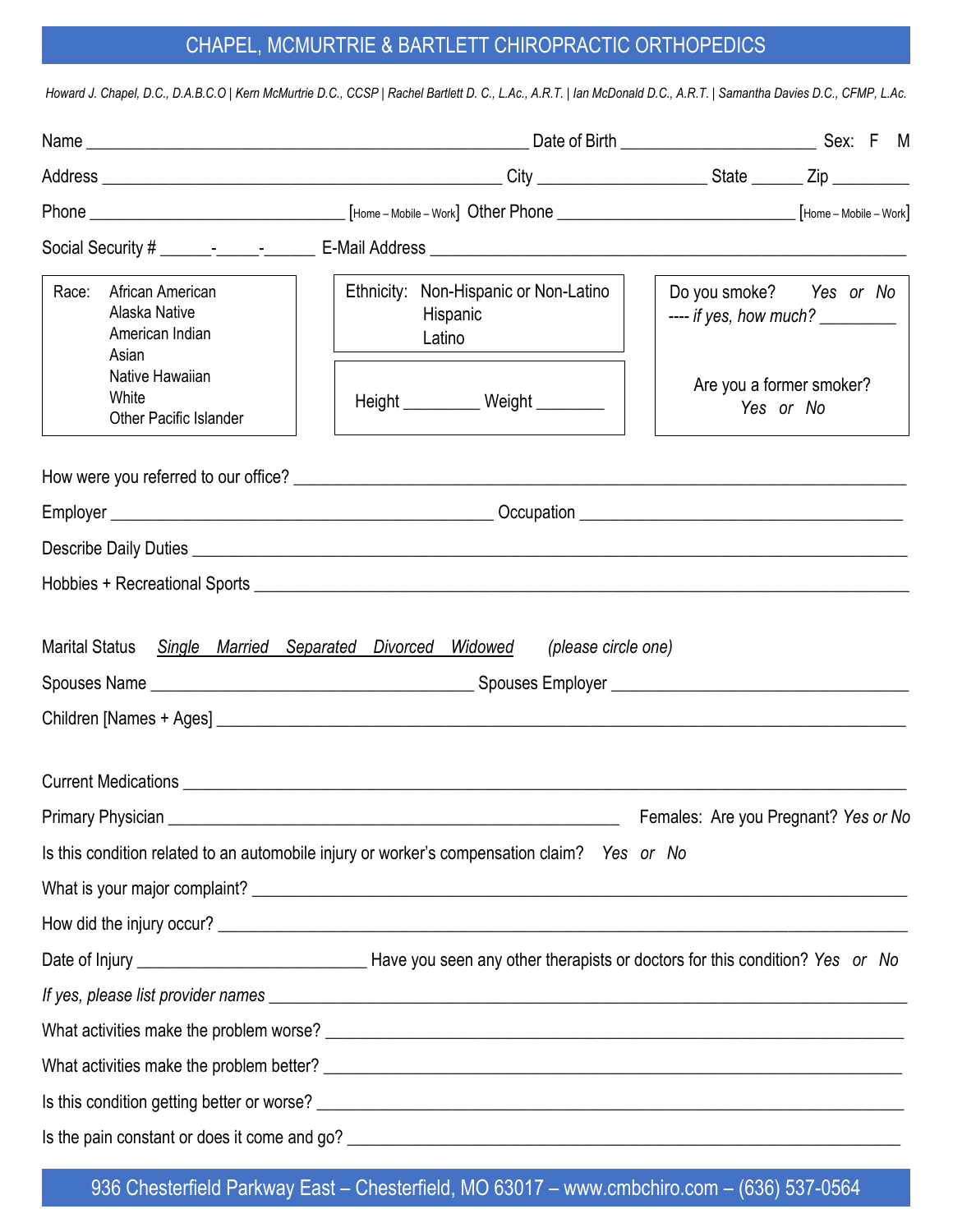## CHAPEL, MCMURTRIE & BARTLETT CHIROPRACTIC ORTHOPEDICS

*Please indicate [1] if previously had OR [2] if presently have for conditions listed below:*

\_\_\_ Vaginal Bleeding \_\_\_ Vaginal Discharge

Breast Augmentation

Breast Pain

\_\_\_ Lumps in Breast

\_\_\_ Bladder Trouble \_\_\_ Excessive Urine Painful Urination Discolored Urine

**OTHER: \_\_\_\_\_\_\_\_\_\_\_\_\_\_\_\_\_\_ \_\_\_\_\_\_\_\_\_\_\_\_\_\_\_\_\_\_\_\_\_\_\_\_\_\_ \_\_\_\_\_\_\_\_\_\_\_\_\_\_\_\_\_\_\_\_\_\_\_\_\_\_**

**FEMALE**

**URINARY**

#### **MUSCULO-SKELETAL**

- Low Back Pain
- Pain Between Shoulders
- Neck Problems
- \_\_\_ Arm Problems
- \_\_\_ Leg Problems
- \_\_\_ Painful Joints
- \_\_\_ Stiff Joints
- \_\_\_ Sore Muscles
- \_\_\_ Weak Muscles
- \_\_\_ Broken Bones

#### **NERVOUS SYSTEM**

- \_\_\_ Numbness
- \_\_\_ Loss of Feeling
- \_\_\_ Paralysis
- \_\_\_ Dizziness
- \_\_\_ Fainting
- \_\_\_ Headaches
- Muscle Jerking
- **Convulsions**
- \_\_\_ Forgetfulness
- \_\_\_ Confusion
- **Depression**
- Anxiety

#### **CARDIOVASCULAR & RESPIRATORY SYSTEM**

- Chest Pain
- \_\_\_ Difficult Breathing
- \_\_\_ Persistent Cough
- Coughing Blood
- \_\_\_ Rapid Heartbeat
- \_\_\_ Blood Pressure Problems
- Heart Problems
- \_\_\_ Lung Problems

Please list all hospitalization & surgeries: \_\_\_\_\_\_\_\_\_\_\_\_\_\_\_\_\_\_\_\_\_\_\_\_\_\_\_\_\_\_\_\_\_\_\_\_\_\_\_\_\_\_\_\_\_\_\_\_\_\_\_\_\_\_\_\_\_\_\_\_\_\_\_\_\_\_\_\_

Patient Signature **Example 2** and the set of the set of the set of the set of the set of the set of the set of the set of the set of the set of the set of the set of the set of the set of the set of the set of the set of t

 *(if patient is minor, guardian or parent signature)*

936 Chesterfield Parkway East – Chesterfield, MO 63017 – www.cmbchiro.com – (636) 537-0564

 $\_$  , and the set of the set of the set of the set of the set of the set of the set of the set of the set of the set of the set of the set of the set of the set of the set of the set of the set of the set of the set of th  $\_$  , and the set of the set of the set of the set of the set of the set of the set of the set of the set of the set of the set of the set of the set of the set of the set of the set of the set of the set of the set of th

- **GASTRO-INTESTINAL** Poor Appetite **Excessive Hunger** Difficulty Swallowing \_\_\_ Nausea \_\_\_ Vomiting Food \_\_\_ Vomiting Blood Abdominal Pain Diarrhea \_\_\_ Constipation Black Stool \_\_\_ Bloody Stool \_\_\_ Hemorrhoids Liver Trouble Gallbladder Problems \_\_\_ Weight Trouble
- Using the symbols given, mark the areas on your body where you feel the
	- described sensations please include all affected areas.



| <b>PINS + NEEDLES</b> |
|-----------------------|
| 00000000000           |
| <b>BURNING</b>        |
| XXXXXXXXXX            |
|                       |

**ACHING** \*\*\*\*\*\*\*\*\*\*\*\*

**STABBING** //////////////////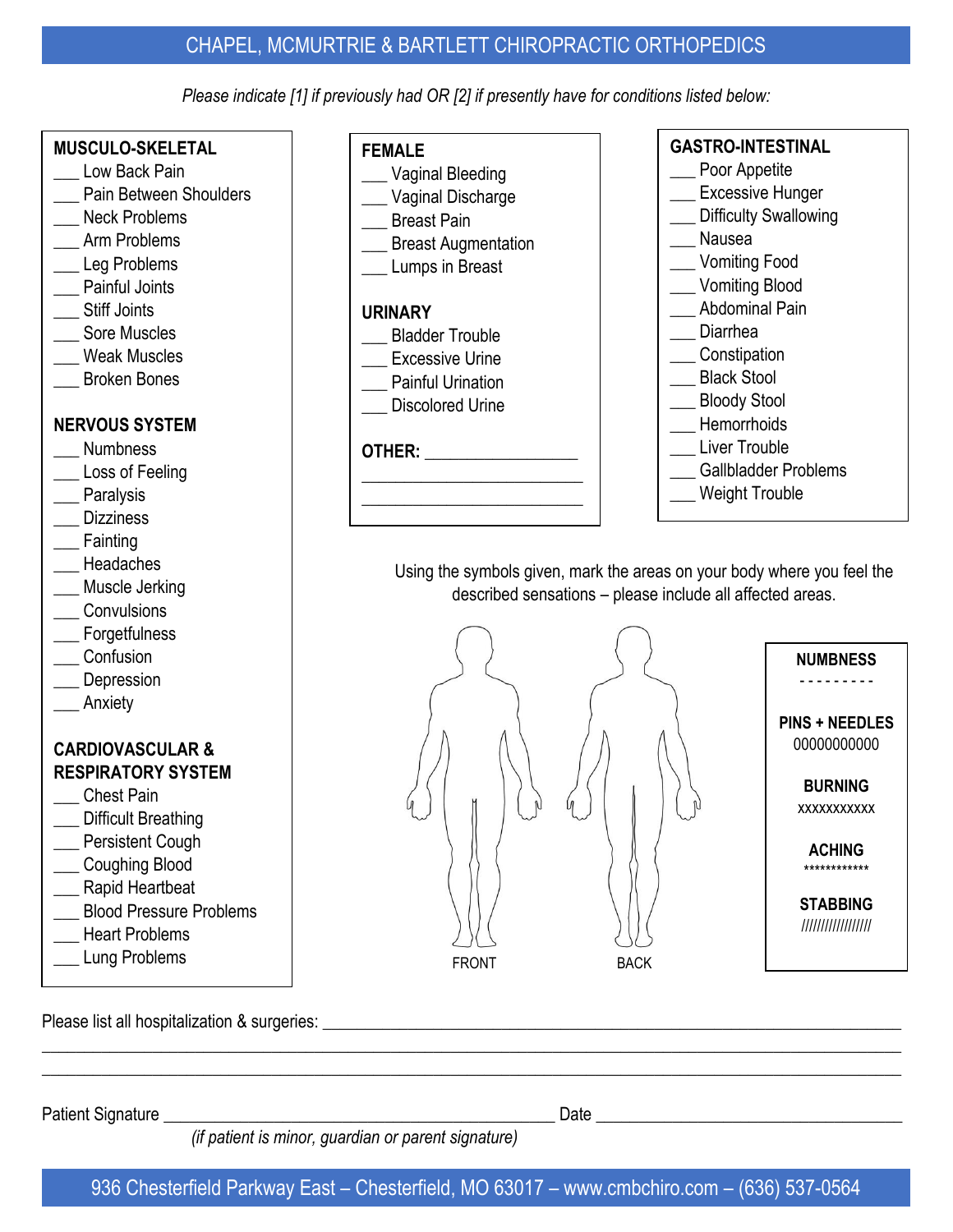## **INFORMED CONSENT TO CHIROPRACTIC TREATMENT**

Chiropractic treatment, including spinal adjustments, have been the subject of government reports and multi-disciplinary studies conducted over many years and have been demonstrated to be effective treatment for many neck & back conditions involving pain, numbness, muscle spasm, loss of mobility, headaches and other similar symptoms. Chiropractic care contributes to your overall well-being. The risk of injuries or complications from Chiropractic treatment is substantially lower than associated with many medical or other treatments, medications and procedures given for the same symptoms.

Doctors of Chiropractic who use manually therapy techniques are required to advise patients that there are or may be some risks associated with such treatment. In particular you should note:

- 1. While rare, some patients may experience short term aggravation of symptoms, rib fractures or muscle and ligament strains or sprains as a result of manual therapy techniques.
- 2. There are reported cases of cerebral vascular accident associated with many common neck movements. Present medical and scientific evidence does not establish a definite cause and effect relationship between upper cervical spine adjustment and the occurrence of stroke. Furthermore, the apparent association is noted very infrequently and estimated at one per one million. However, you are being warned of this possible association because stroke sometimes causes serious neurological impairment and may on rare occasion result in injuries including paralysis. The possibility of such injuries resulting from upper cervical spinal adjustments is extremely remote.
- 3. There are rare reported cases of aggravation of existing disc conditions following cervical and lumbar spinal adjustments although no scientific study has ever demonstrated such injuries are caused by spinal adjustments or Chiropractic treatment.

I acknowledge that if I have any questions regarding the nature and purpose of my Chiropractic treatment in general and my treatment in particular (including spinal adjustment) as well as the content of the consent, I will ask my Chiropractor in advance.

I consent to the Chiropractic treatment offered or recommended to me by my Chiropractor, including spinal adjustment. I intend this consent to apply to all my present and future Chiropractic care.

Today's Date:  $\blacksquare$ 

Patient Signature **Printed Name of Patient**  *(if patient is minor, guardian or parent signature)*

Signature of Witness **Printed Name of Witness** 

936 Chesterfield Parkway East – Chesterfield, MO 63017 – www.cmbchiro.com – (636) 537-0564

 $\_$  , and the set of the set of the set of the set of the set of the set of the set of the set of the set of the set of the set of the set of the set of the set of the set of the set of the set of the set of the set of th

 $\_$  , and the set of the set of the set of the set of the set of the set of the set of the set of the set of the set of the set of the set of the set of the set of the set of the set of the set of the set of the set of th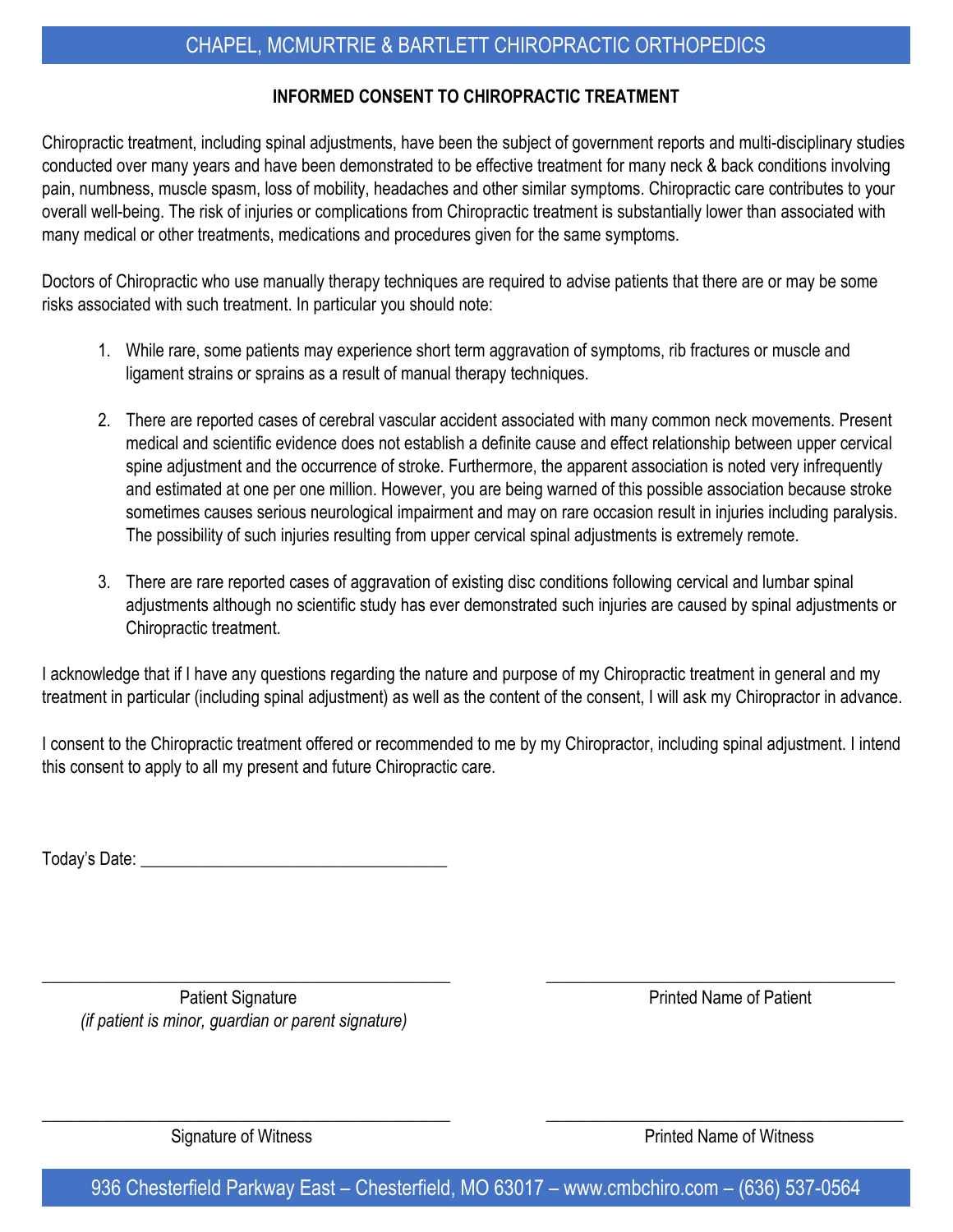## CHAPEL, MCMURTRIE & BARTLETT CHIROPRACTIC ORTHOPEDICS

#### **PERSONAL MEDICAL INFORMATION CONSENT – HIPAA**

The Health Insurance Portability Accountability Act of 1996 [HIPAA] requires that we receive your permission before we use the personal information in your medical records for any reason. This consent form gives us permission to use your Protected Health Information [PHI] to carry out treatment, and/or for healthcare operations of our practice.

HIPAA also requires us to have a written notice of our privacy policy describing how medical information about you may be used and disclosed. If you so desire, this written notice is available at the front desk for you to read. HIPAA gives the patient a right to add restrictions to the release of PHI. We as an office do not have to agree to these restrictions, but if we do, they are legally binding.

You have the right to revoke, in writing, this consent at any time, although any services performed prior to the revocation of this consent are covered by this consent. If you have any objections to this form, please ask to speak with our HIPAA Compliance Officer.

As permitted by law – Chapel, McMurtrie & Bartlett Chiropractic Orthopedics reserves the right to amend or modify our privacy policies and practices. A change in our office policies and practices may be required by changes in federal and state laws and regulations. Upon receipt, we will provide you with the most recent notice at your next office visit. The revised policies and practices will be applied to all protected health information we maintain.

 $\_$  , and the set of the set of the set of the set of the set of the set of the set of the set of the set of the set of the set of the set of the set of the set of the set of the set of the set of the set of the set of th

Patient Signature Date  *(if patient is minor, guardian or parent signature)*

I consent Chapel, McMurtrie & Bartlett Chiropractic Orthopedics to share my personal health information, appointment information, billing information, to the below named individuals to access information pertaining to my account. This may include, but is not limited to past appointments times, billing information, and insurance information. It is the patient's responsibility to contact us if any name listed below would need to be removed.

*I do NOT wish to list anyone on my HIPAA consent form.*

 $\_$  , and the set of the set of the set of the set of the set of the set of the set of the set of the set of the set of the set of the set of the set of the set of the set of the set of the set of the set of the set of th Name Relationship  $\_$  , and the set of the set of the set of the set of the set of the set of the set of the set of the set of the set of the set of the set of the set of the set of the set of the set of the set of the set of the set of th Name Relationship  $\_$  , and the set of the set of the set of the set of the set of the set of the set of the set of the set of the set of the set of the set of the set of the set of the set of the set of the set of the set of the set of th Witness / Staff Signature Date Date Date Date

936 Chesterfield Parkway East – Chesterfield, MO 63017 – www.cmbchiro.com – (636) 537-0564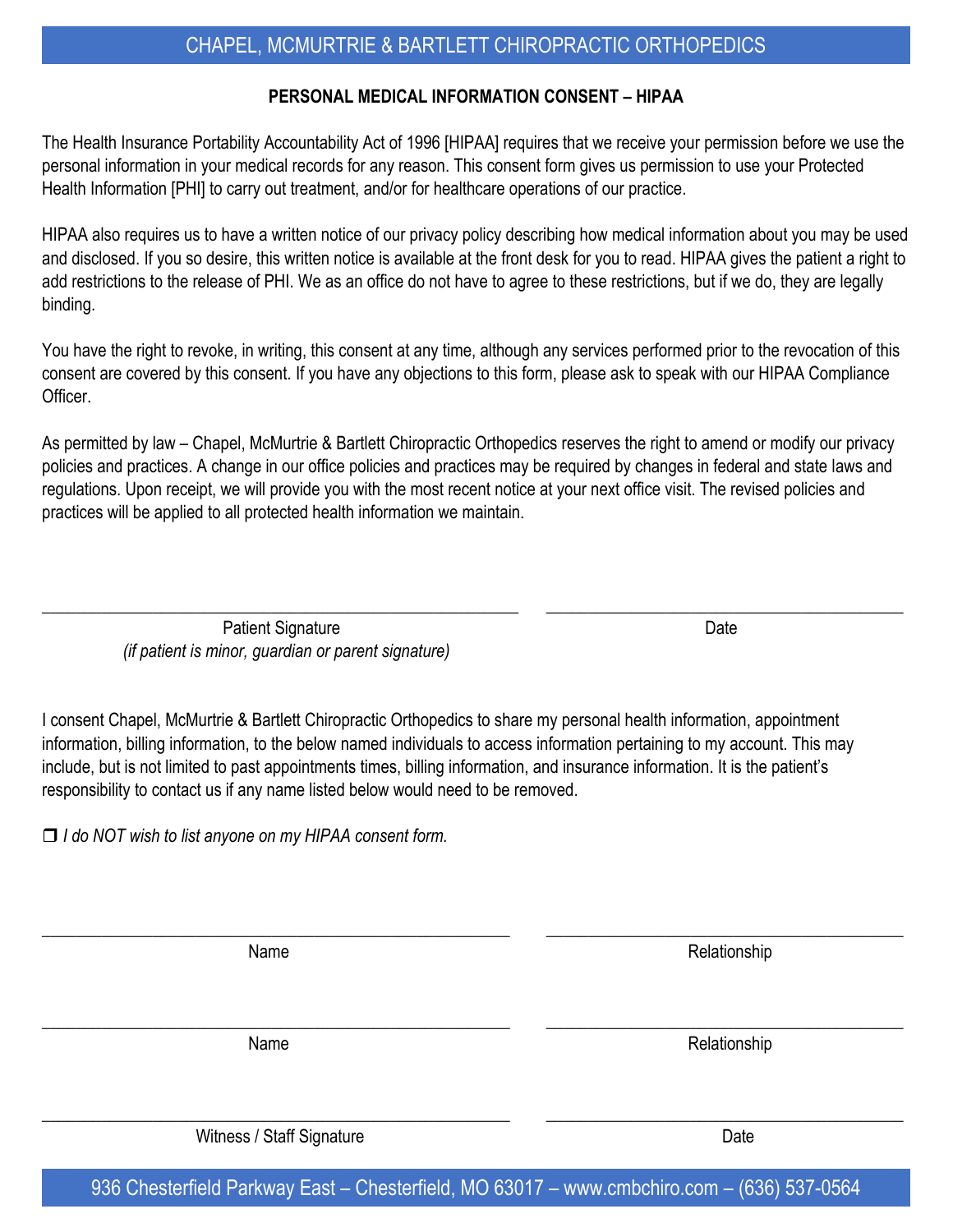## **PAYMENT POLICIES**

We, the staff of Chapel, McMurtrie & Bartlett Chiropractic Orthopedics thank you for choosing us at your medical provider. We consider it a privilege to serve your needs and we look forward to doing so. We are committed to providing you with the highest level of care and to building a successful provider-patient relationship with you and your family. We believe your understanding of our patients' financial responsibility is vital to that provider-patient relationship. We believe this level of communication and cooperation will allow us to continue to provide quality service to all our valued patients.

Patient portions [*Co-Pays, Co-Insurance, Deductibles*] *are collected at each visit*. We accept Personal Check, Visa, Mastercard, Discover, American Express, Apple Pay, Android Pay, HSA/HRA/FSA Cards. A \$35 fee will be charged for all returned checks. Additionally, you may authorize us to keep your credit card on file for your convenience knowing that we adhere to the highest level of information security.

### **HEALTH INSURANCE**

We do accept most insurance plans, and most insurance plans DO cover Chiropractic Care. Please remember that your insurance policy is a contract between you and your insurance carrier. We will, as a courtesy, bill your insurance and help you receive the maximum allowed benefit under your policy. It is your responsibility to give the correct information about your current insurance company and is YOUR responsibility to follow the rules outlined by your insurance company. [ex: Authorizations and Referrals]

We will verify your chiropractic insurance benefit coverage. We will collect any co-payment and/or deductible amounts quoted by your insurance provider at the time services are rendered. If there are any discrepancies when the claims are processed, you may be responsible for any additional balances. We advise you to contact your insurance company to verify your benefits. If you are told different benefits, please advise our office.

We will submit claims for services rendered in our office to your insurance company. We feel all procedures in our office are medically necessary. However, some insurance companies in an attempt "to save cost" will consider some services as "noncovered" or "not-medically necessary." ANY services, which are denied, will be your responsibility.

## **AUTO ACCIDENTS / PERSONAL INJURIES / WORKER'S COMPENSATION**

The patient MUST select which entity [*Health Insurance, Attorney, Party At Fault, Med Pay*] will be responsible for reimbursement of services rendered by the conclusion of the first visit. *Please direct questions regarding the selection to the Doctors during your consultation.* 

A signed lien is a requirement for treatment in our office. If you are dealing with an auto insurance company or involved in a lawsuit that affects the payment of the services rendered, please be advised that payment is due *NO LATER* than 90 days of discharge from our office, whether your case has settled. It is YOUR responsibility to stay on top of your case with the party at fault, auto insurance, and/or your attorney.

#### **MEDICARE**

We DO accept Medicare. Medicare members must pay for non-covered services at the time services are rendered. We will submit claims to Medicare, and they will submit to your secondary if you are setup on crossover. Please advise our staff if you are unaware if you are setup on crossover or not.